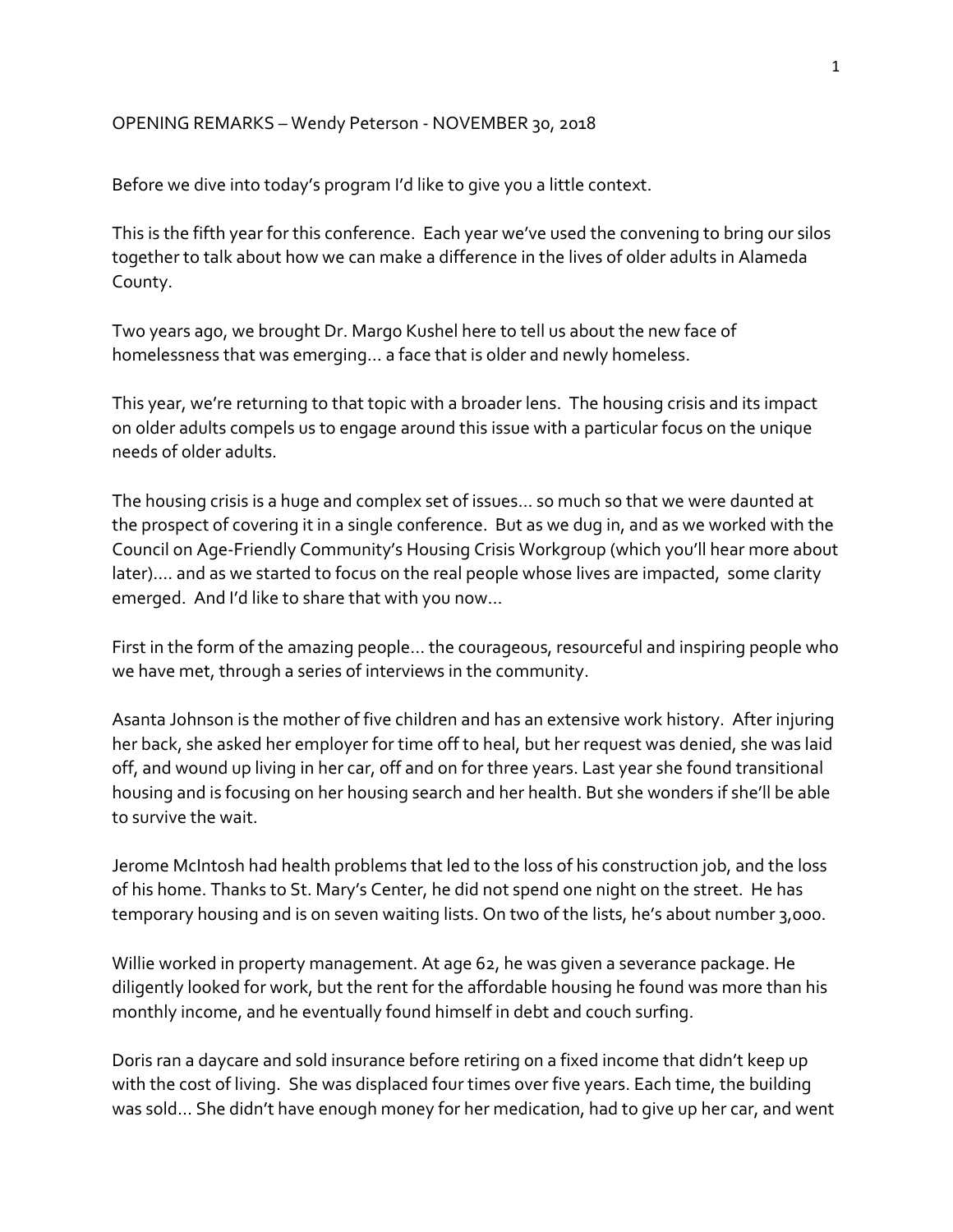to food banks to eat. Eventually, her rent left her with \$23 at the end of each month.

Lynda is the mother of two and worked in the medical field for 41 years, but health issues forced her to resign. She got by on savings but after a few years couldn't afford to keep her home. She feels very fortunate. Five years ago she applied to two affordable housing complexes and was accepted about three months later to the residence where she currently lives.

Lucy has lived in a Section 8 apartment for ten years, absorbing a series of rent increases. She recently had to drop her supplemental Medicare insurance, and she delays going to the doctor. On the 10<sup>th</sup> of the month, she runs out of money for food and basic supplies like toilet paper.

We are honored and thankful that these older adults shared their stories with us. These courageous people represent a few of the many situations that older adults in Alameda County face in the Housing Crisis. As you'll hear today, their numbers are growing. A few of our interview subjects have already had a positive resolution to their crisis. Like Lynda, Doris and Willie applied for and eventually won HUD Section 202 senior housing that guarantees that their rent will be one-third of their income. Asanta and Jerome are stable, but waiting. Lucy is worried.

These profiles represent points on a framework developed by the Older Adult Housing Crisis Workgroup in order to get a handle on the issues, and to formulate action recommendations for the Board of Supervisors and the County Administrator (The Workgroup is part of the collaborative efforts underway under the new county Council for Age-Friendly Communities, which you'll hear more about later).

I'd like to share that framework with you today – "Housing Stress Equals Life Stress" is in your handouts.

It describes the **precipitating factors** that make a person vulnerable – the backdrop of life in the Bay Area where housing costs don't equate with incomes, and inequities abound. The **stressors** that can then hit and destabilize a person – from personal and job loss to health issues to rent gouging and predatory lending. And the resulting impacts…. Being displaced, tenuously housed, and literally homeless…

Older adults often have fewer resources and face more barriers to accessing existing housing services… and as you will hear today, often fall through the cracks because services aren't designed to meet their needs. And seniors are more likely to experience negative health outcomes as a result of stressors and housing loss.